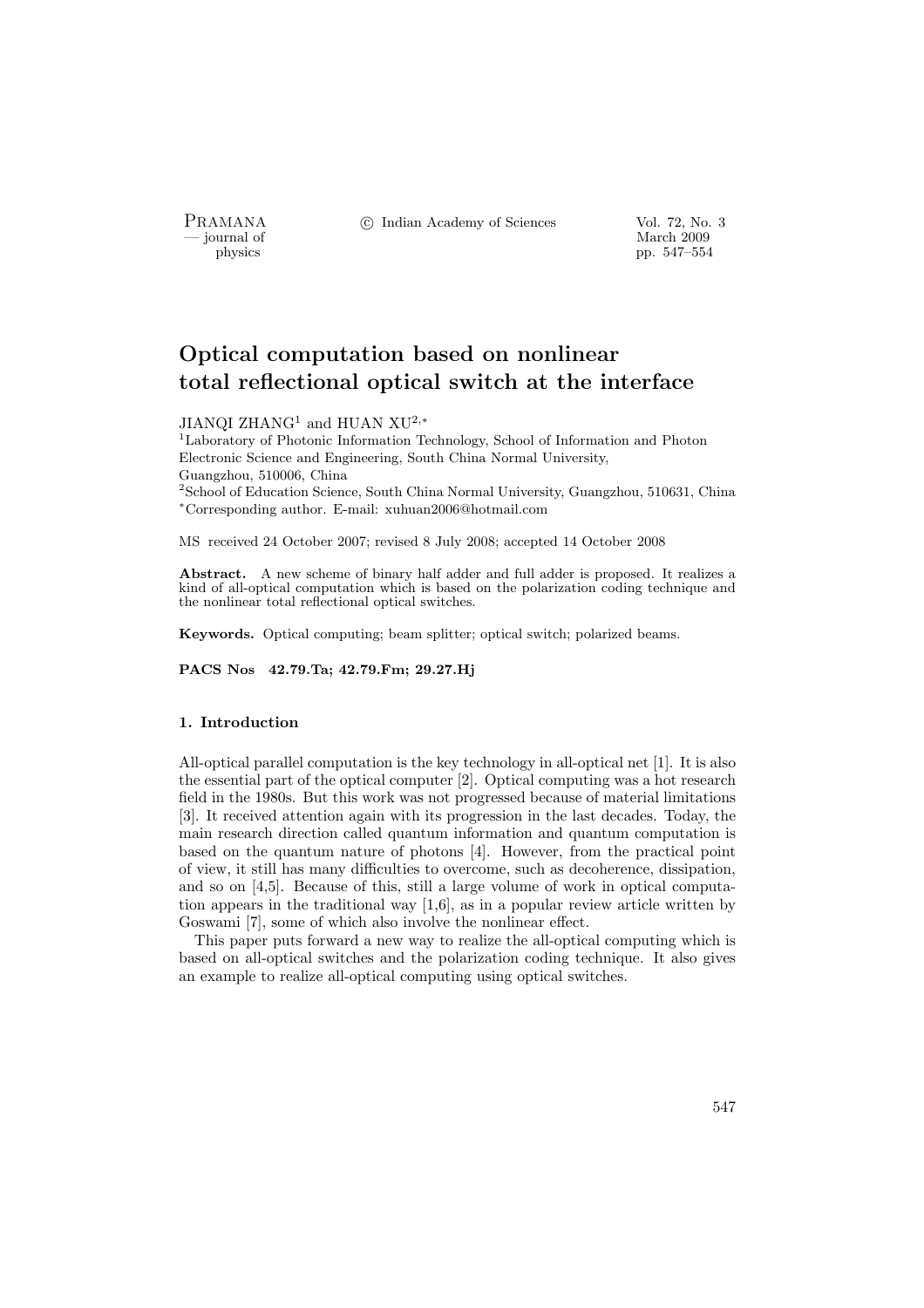Jianqi Zhang and Huan Xu



Figure 1. The optical switch and the structure of the optical router. Attention: The reflector will affect the position of polarization light beams, but the polarization light beams can still cause the nonlinear effect. NM – the nonlinear medium, FL – the focussing lens.

## 2. The principle of the scheme

A binary adder deals only with 0 and 1. So encoding the information based on polarization is a natural idea. In this scheme, our information is encoded on the two orthogonally polarized light beams – the horizontal polarization light beams  $(\leftrightarrow)$  which represent 0 and the vertical polarization light beams (1) which represent 1. In addition, the circularly polarized light beams  $(\bigcap)$  are used as the probe beams. Before the computation, all the inputs are prepared in the polarization state.

The key devices are the  $1 \times 2$  all-optical switches which are used to control optical paths by nonlinear total reflection. They can be constructed by a pair of rectangular prisms with a nonlinear medium between them (figure 1a). In the controlling optical path, there is a focussing lens which can focus the controlling light on the nonlinear medium. Usually, the focussed controlling light will focus on the nonlinear medium at a point, which may give irreversible damage to the nonlinear media, and so the nonlinear medium should be a nonlinear liquid and the linear refractive index of the nonlinear medium  $(n_n)$  should be equal to one of the rectangular prisms  $(n_l)$ . In such a situation, when there is no controlling light beams vertically shining on the nonlinear medium, the probe light will cross the optical switch along the line; otherwise, the refractive index of the nonlinear medium will decrease, and if  $n_n = n_l \sin \theta_{\text{input}}$ , the probe light will be totally refractive.

Therefore, using Kerr effect [8] to get this refractive index is the natural idea. However, the Kerr effect is too weak, and the refractive index cannot decrease enough [9]. Take quartz (the optical refractive material) and fullerenes (nonlinear medium) as examples [9,10]: when there is no controlling light beams shining on the nonlinear medium,  $n_{\text{fullerenes}} = n_{\text{quartz}} = 1.46$  (which can be prepared by adjusting the proportion between fullerenes and toluene), then the probe light beams will transmit ahead without changing their orientations; or else, they will be reflected. In order to get total refraction,  $n_{\text{fullerenes}} = n_{\text{quartz}} \sin 45^\circ = 1.03$ . It means that the nonlinear liquid medium should convert into gas.

As a result, the nonlinear liquid should have the following characteristics: large nonlinear coefficient, high reverse saturated absorption property, large thermo-optic coefficient and low viscosity. Because the large nonlinear coefficient can focus the light energy, high reverse saturated absorption property will ensure that the energy can be absorbed as much as possible, at the same time, the large thermo-optic coefficient will enforce the Kerr effect. So the nonlinear liquid will convert into gas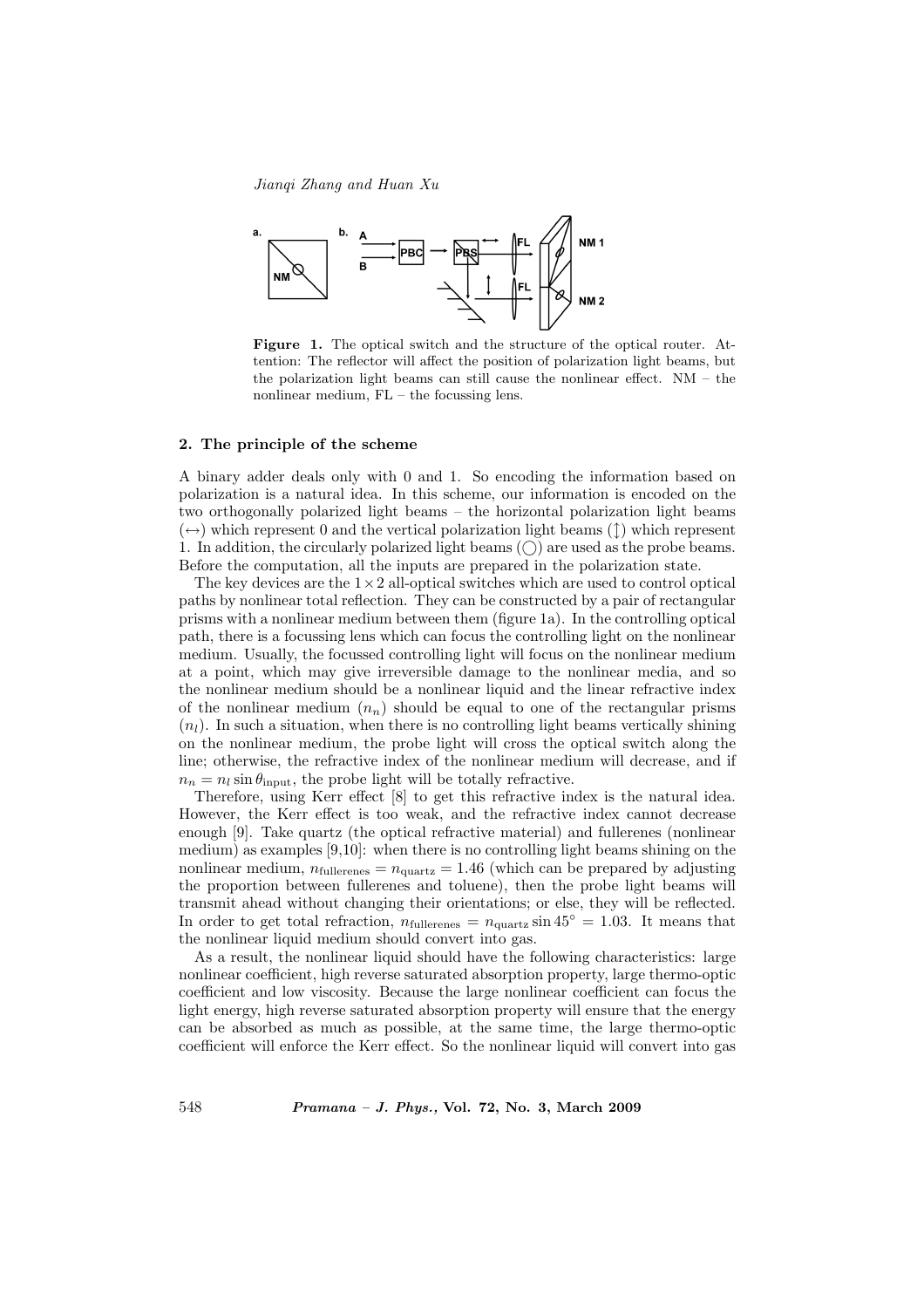## Optical computation

at a short time. Moreover, if no light beam is acting on the nonlinear medium, it can resume the initial condition for the low viscosity. This kind of optical switch has been independently realized by Li  $et al [9,10]$  and Lawson  $et al [11]$ . In addition, a similar optical switch using only Kerr effect was invented by Deshazer et al in 2001 [12].

## 3. The main physical resources

According to refs [10,11], the main physical resources required are as follows:

- 1. Sources of the polarization light beams (which are used to prepare the linear polarization light beams). The controlling light can be the Nd:YAG laser pulses (532 nm) with the maximum power density  $I_0 = 1 \times 10^6$  W/cm<sup>2</sup>. And the probe light can use the semiconducter laser pulses (747 nm) with the maximum power density  $I_{\text{p0}} = 5 \times 10^{-2} \text{ W/cm}^2$ .
- 2. Polarization cubes (which can combine two polarizations as well as split them). When they are used to combine polarizations, they are called polarization beam combiners (PBC); when they are used to split polarizations, they are named polarization beam splitters (PBS).
- 3. Beam splitters (which allow part of the beams to pass through while reflecting the other part).
- 4. Polarizers (which convert the circularly polarized light beams to linear polarization light beams).
- 5. Nonlinear medium optical switches (which can be constructed as in §2).
- 6. Focussing lens.

With a view towards actual technology, this list is deliberately practical.

## 4. All-optical adder scheme

A binary full adder has three inputs (A, B, E) and two outputs (C, D). A and B represent the bit to be added, E is the carry bit from the previous bit addition, C is the sum output and D is the carry output.

## 4.1 The designing of the half adder

Our half adder is composed of the controlling terminal and the calculational terminal as shown in figures 1b and 3 respectively. The controlling terminal is composed of a polarization beam combiner, a polarization beam splitter and two nonlinear medium optical switches. The working process is designed as follows: firstly, the input polarized light beams A and B are mixed in a PBC. Then, the 'mixed light beams' will pass though a PBS. By this way, the horizontal polarization light beams and the vertical polarization light beams in the 'mixed light beams' will be separated. Finally, the horizontal polarization light beams will cause nonlinear effect

 $Pramana - J. Phys., Vol. 72, No. 3, March 2009$  549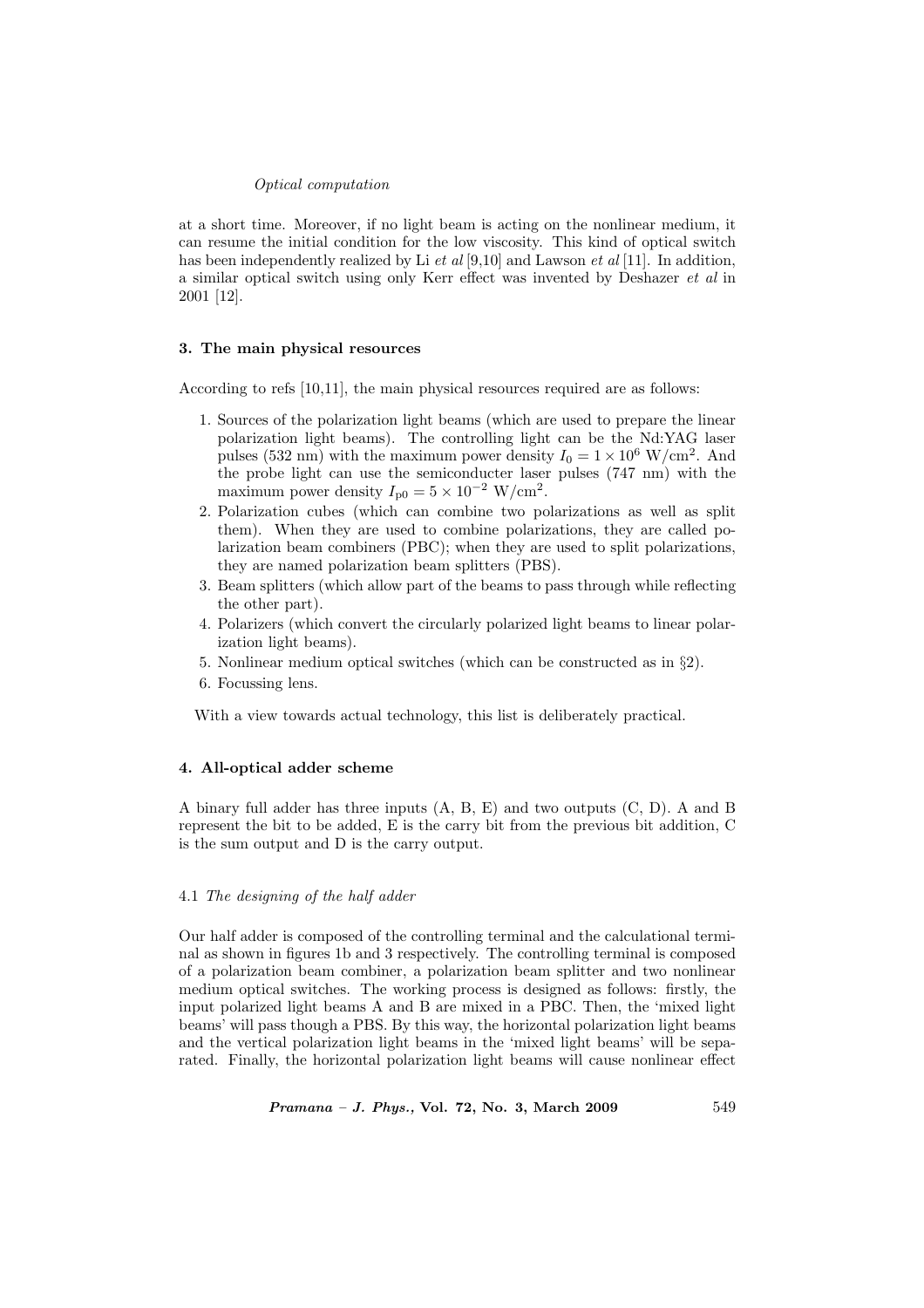Jianqi Zhang and Huan Xu



Figure 2. The optical router.



Figure 3. Adder without carry E.

in the optical switch 1, so do the vertical polarization light beams which act on the optical switch 2. Thus those nonlinear medium optical switches can be used to change the propagation direction of the probe beams to control the optical paths and realize the optical computing.

The procedure can be described like this: when both A and B are the horizontal polarization light beams, nonlinear effect will only happen in the optical switch 1, the circularly polarized light beams will propagate along the path F (figure 2a); when both A and B are the vertical polarization light beams, nonlinear effect will only take place in the optical switch 2, and the circularly polarized light beams will proceed along the path H (figure 2c); otherwise the circularly polarized light beams will transmit along the path G (figure 2b). The three different outputs are the results of these three different optical paths.

The calculational terminal is constituted by two parts: one is the 50 : 50 beam splitters (BSs), the other is the polarizers. When the circularly polarized light

550 Pramana – J. Phys., Vol. 72, No. 3, March 2009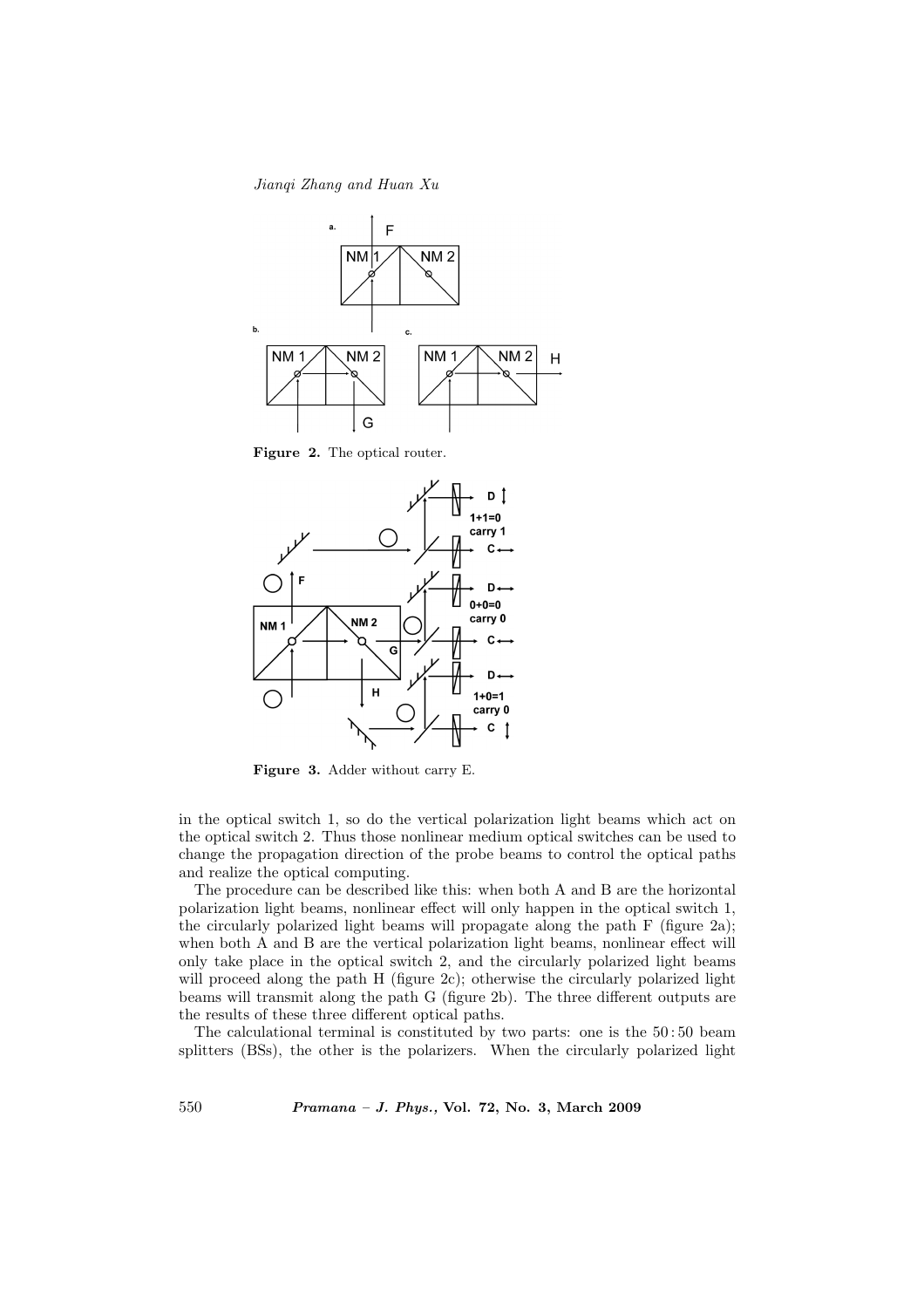#### Optical computation

Table 1. Truth table of the half adder.

|                   | В                 | C(Sum)            | $D$ (Carry)       |
|-------------------|-------------------|-------------------|-------------------|
| $\leftrightarrow$ | $\leftrightarrow$ | $\leftrightarrow$ | $\leftrightarrow$ |
| $\leftrightarrow$ |                   |                   | $\leftrightarrow$ |
|                   | $\leftrightarrow$ |                   | $\leftrightarrow$ |
|                   |                   | $\leftrightarrow$ |                   |

beams cross a BS, they will be divided into two parts. These two beams will pass through two different polarizers independently. Each polarizer will change the circularly polarized light beam into a linear polarized light. The polarizers are fixed as in figure 3. Taking path H as an example, when the circularly polarized light beams transmit along path H, they will be divided into two circularly polarized light beams. In this case, the output beams will be vertical polarized beams and horizontal polarized beams after going through a vertical polarizer in terminal D and a horizontal polarizer in terminal C respectively.

The truth table of the half adder is shown in table 1.

#### 4.2 The designing of the full adder

If a carry E is added to the adder considered in §3.1, it will become a full adder. The function of the carry E is as follows: when the carry is the horizontal polarization light beams, there is no impact on the results in table 1, and when the carry is the vertical polarization light beams, the results will be changed. So the whole system should be modified as in figure 4.

 $\star$  The modification of controlling terminal

In the full adder, as shown in figure 4a, there are three more equipments in the controlling terminal, i.e. one PBS and two BSs (one is  $1:2$ , the other is  $1:1$ ). The added PBS will choose the optical paths according to the direction of the input polarization beams. If the input beams are in the horizontal direction, it will be out of use. Otherwise they will cross the two BSs. Those two BSs can split the input beams into three equal beams. Each will act on the corresponding nonlinear medium optical switch independently, then the optical switch will change the propagation direction of the polarized light beams.

## $\star$  The modification of the calculational terminal

After the carry E was introduced, the modification about the calculational terminal should be discussed as follows:

1. The initial sum output beams are the horizontal polarization light beams  $(C = 0)$ .

In this situation, when the introduced carry E is the vertical polarization light beams, the sum output beams will be the vertical polarization light beams. So we should introduce another nonlinear medium optical switch as in figure 5. When the carry E is the vertical polarization light beams, the circularly polarized light beams will turn to another path, then the output C will be the vertical polarization light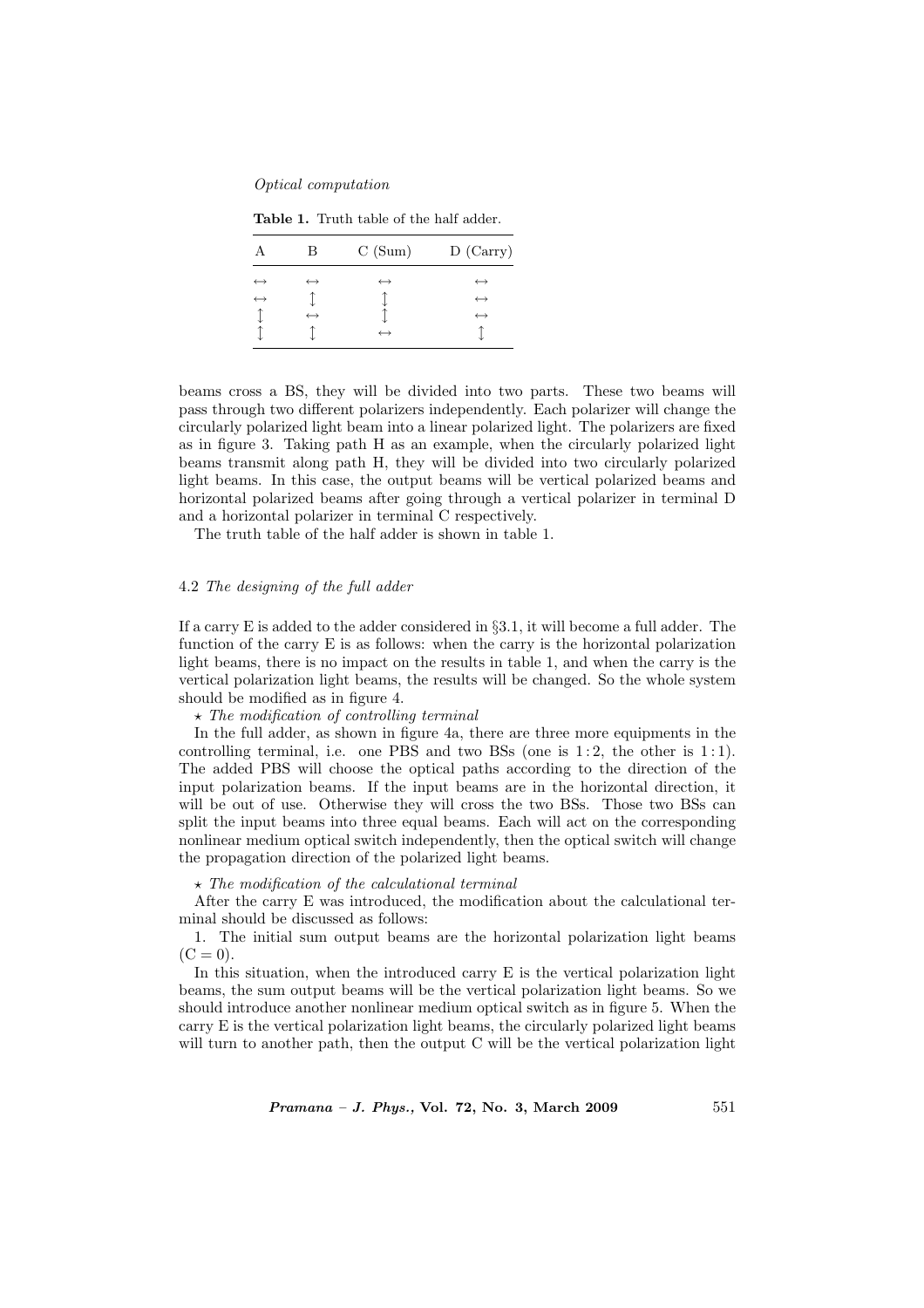Jianqi Zhang and Huan Xu



Figure 4. The whole computing scheme. (a) The scheme of the adapted controlling terminal. (b) The scheme of the adapted output terminal.



**Figure 5.** The modified proposal for former output  $C = 0$ .

beams (figure 5c). Otherwise the circularly polarized light will transmit along the former path (figure 5b).

2. The initial sum output beam is the vertical polarization light beams  $(C = 1)$ 

In this condition, when the introduced carry is the vertical polarization light beam  $(E = 1)$ , the sum output beams and the carry output beams will exchange with each other. So the scheme should be adapted as in figure  $6a - introducing$ another nonlinear medium optical switch. If the carry  $E = 0$ , the polarized light beams will cross nonlinear medium optical switch and propagate along the former path (figure 6b). Otherwise the two polarized light beams will swap the optical paths with each other as shown in figure 6c.

The truth table for the full adder is given in table 2.

552 Pramana – J. Phys., Vol. 72, No. 3, March 2009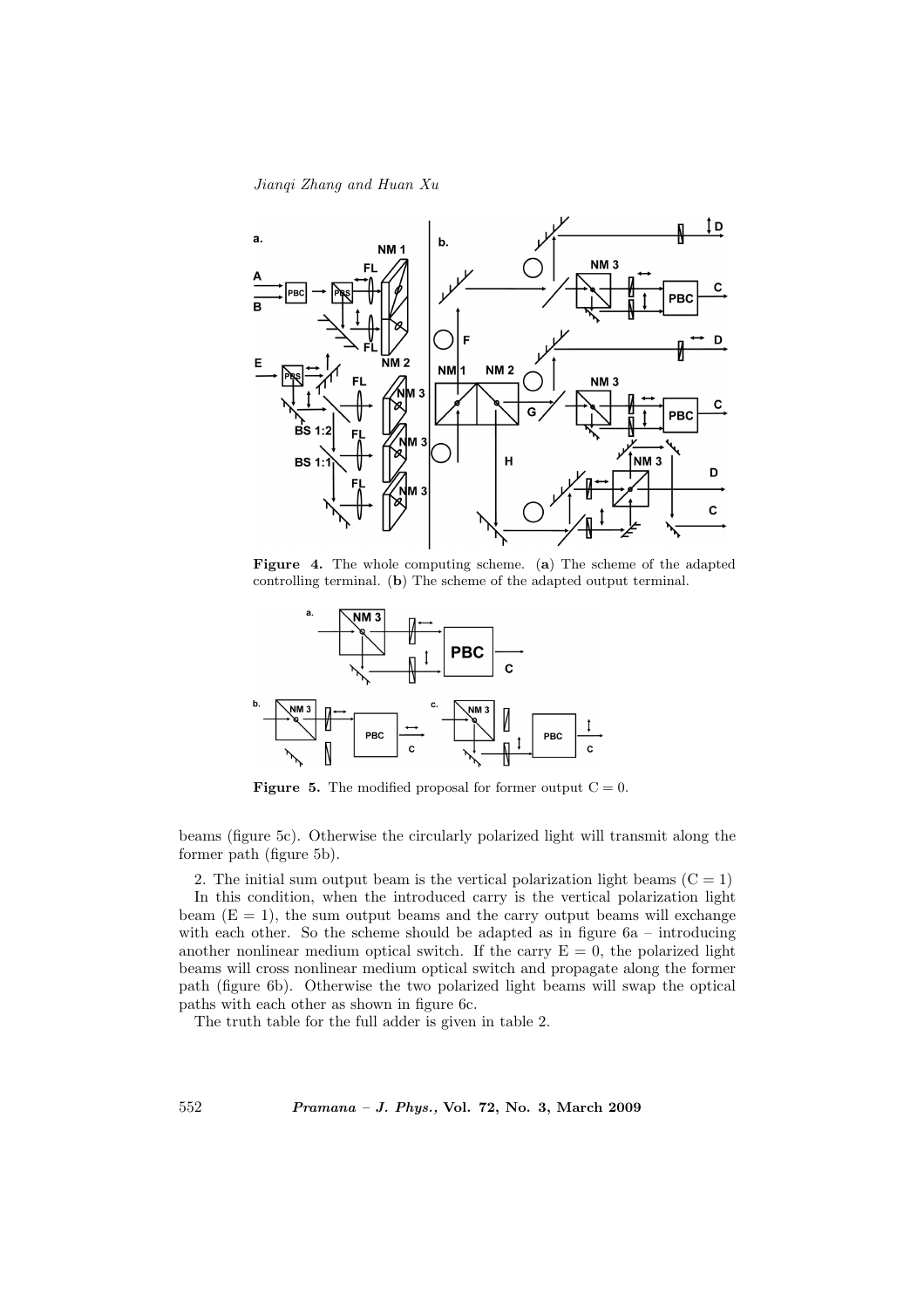Optical computation

Table 2. Truth table of the full adder.

|                                        | Β                                      | Ε                                                                                | C(Sum)                                 | D (Carry)                                                   |
|----------------------------------------|----------------------------------------|----------------------------------------------------------------------------------|----------------------------------------|-------------------------------------------------------------|
| $\leftrightarrow$<br>$\leftrightarrow$ | $\leftrightarrow$                      | $\leftrightarrow$<br>$\hookrightarrow$<br>$\hookrightarrow$<br>$\leftrightarrow$ | $\leftrightarrow$<br>$\leftrightarrow$ | $\leftrightarrow$<br>$\leftrightarrow$<br>$\leftrightarrow$ |
| $\leftrightarrow$<br>$\leftrightarrow$ | $\leftrightarrow$<br>$\leftrightarrow$ |                                                                                  | $\leftrightarrow$<br>$\leftrightarrow$ | $\leftrightarrow$                                           |



**Figure 6.** The modified proposal for former output  $C = 1$ .

## 5. Conclusion

In this paper, we give a scheme to realize all-optical half adder and full adder using the nonlinear medium optical switches. The all-optical computing system described above has several advantages: Firstly, it is easy to be integrated with appropriate fibres and optical switches. Secondly, all the numbers can be expressed by light beams. Finally, it is not a decimal system but a binary system. There are also some shortages. For instance, although the optical switches have been realized, the nonlinear effects are weak, the nonlinear liquid should convert into gas. Therefore, one has to explore which is the best nonlinear liquid medium. Moreover, how to quickly detect the polarization direction of the output beams is also difficult. In addition, comparing with quantum computation, the polarization coding rate limits the computation speed of the entire system. As a result, this scheme should be explored further before any demonstration can possibly occur. However, it may give a general idea as to how to realize the optical computing by optical switches.

Pramana – J. Phys., Vol. 72, No. 3, March 2009 553